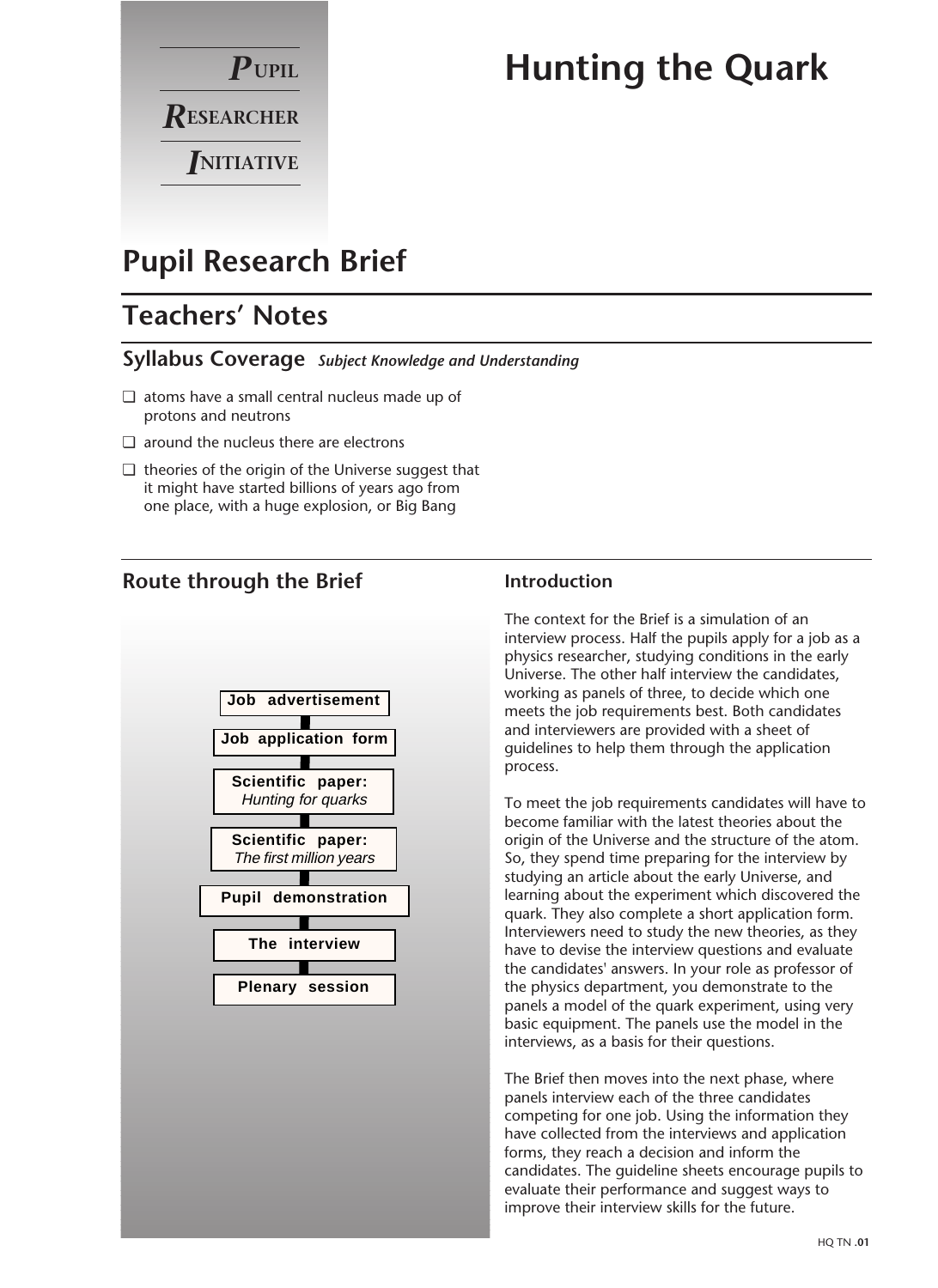# **Teachers' Notes continued**

#### **Prior knowledge**

This Brief assumes pupils know that atoms are made of electrons orbiting a nucleus consisting of protons and neutrons. Pupils do not need to be familiar with Red Shift evidence for an expanding Universe to use this Brief.

### **Running the Brief**

#### **Pupil grouping**

Each group consists of a panel of up to four interviewers (three is ideal) and three candidates. Suggested groupings are :

| Initial briefing                                                              | whole class; teacher introduces<br>the topic                                                                  |
|-------------------------------------------------------------------------------|---------------------------------------------------------------------------------------------------------------|
| Job advertisement -                                                           | whole class; teacher sets the<br>scene, allocates pupil groups                                                |
| Job application form-                                                         | individuals for interviewees or as<br>a panel for interviewers                                                |
| Scientific papers -<br>'Hunting for quarks'<br>& 'The first<br>million years' | individuals or pairs; pupils write<br>questions as interviewers or<br>learn salient points as<br>interviewees |
| <i><u><b>Interview</b></u></i>                                                | individual pupils are interviewed<br>by the panel of 3 or 4 pupils                                            |
| Plenary session                                                               | whole class; teacher leads de-<br>briefing session                                                            |
|                                                                               |                                                                                                               |

#### **Timing**

This Brief may take about 2 hours of classroom time. One hour for the preparation phase (perhaps with a homework too) and another hour for the interviews, feedback and evaluation.

#### **Activities**

The teacher should issue pupils with the **Study Guide** which provides them with a summary of what they should produce as they work through the Brief. It can also act as a checklist for pupils to monitor their own progress. Outline the scenario, in which pupils will learn some of the latest ideas in cosmology and particle physics as well as getting some experience of the interview process. Then show them the **job advertisement**, which is designed to be copied onto overhead transparency. Point out to pupils that they have already had research experience, by doing investigations in previous science lessons.

Next split the class into groups of about six and get pupils to decide who will be the candidates and who the interview panel. Describe the phases of the simulation (see introduction) and give out the **research documents** and the relevant **guideline sheets**. In addition, candidates will need an **application form** and the interview panel several **assessment forms** (one for each candidate in the group).

Finally, set a time limit for candidates to complete their application forms. Twenty minutes should be sufficient, and this will give the interview panel time to study the forms during the same lesson.

#### **Preparation phase**

After candidates have completed their application forms, they will become more familiar with the theories on the origin of the Universe and the structure of the atom by studying the two documents:

- *Hunting for quarks* a simulated scientific paper which describes the experiment which discovered quarks inside protons using particle accelerators
- *The first million years* an article about conditions in the early Universe

Encouraging candidates to help each other prepare for the interview would reduce the competitive element in this exercise.

Interviewers will begin by reading the **papers** *Hunting for quarks* and *The first million years*. They will want to see the model of the experiment (see below) and then spend the rest of the lesson devising questions and studying the candidates' application forms. As they do so they write comments on the assessment sheets.

#### **Interview phase**

Each candidate gets a 10-minute interview during which the panel make notes about the candidate's answers on the assessment form. You might like to think about rearranging the laboratory furniture (if this is possible), so that four panel interviews can take place simultaneously, at a reasonable distance from the other candidates who are still preparing.

After candidates have been interviewed they can complete the 'Learning from experience' section on their guidelines sheet. However, as the first candidate to be interviewed may have to wait up to half an hour until the panel reach their decision, you might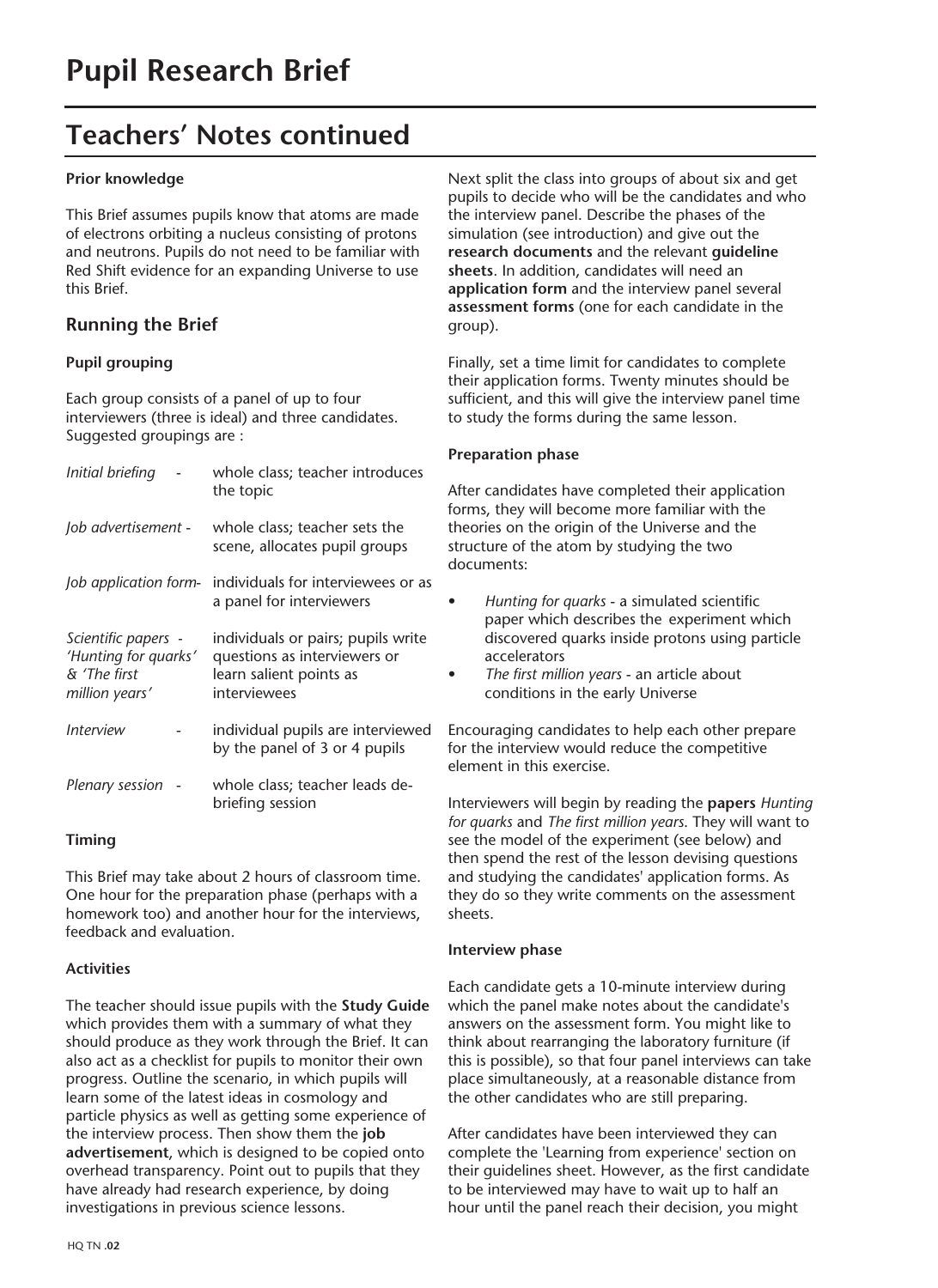# **Teachers' Notes continued**

want to prepare an additional task for these pupils. This might be, for example, reading Frank Close's article "Inside the atom", written for the first edition of *PRISM*, the PRI journal.

#### **After the interviews**

Depending on how much emphasis you want to put on who gets the job and how much of this is a learning experience, you could have the panels tell the candidates their decision separately or together. Just as with a real interview, it will help the candidates if the panels can give them some individual feedback on their performance.

Finally, if there's time, it would be valuable to have a short plenary session where pupils can share their experiences and reflect on what they have learned. You could also try to brainstorm: 'tips on interview technique'.

#### **Technical details**

#### **A model of the 'Hunting the quark' experiment : equipment needed.**

Each group will need a model of the 'Hunting the quark' experiment for the interview. For the model you will need the following equipment:

- 3 large marbles
- 10 small marbles
- a length of plastic track (or similar) with a groove to fit a marble
- a clamp stand
- a drawing board (or the bench)

The bigger the difference in size between the marbles, the better the model works.

The method used to search for quarks inside the proton uses the same principle as the famous experiment which led Rutherford to propose the existence of a nucleus within the atom. Instead of alpha particles, scientists working at the Stanford Linear Accelerator in California (SLAC) in the late sixties used electrons as their 'bullets'. They accelerated the electrons to the enormous velocity needed to penetrate their proton target using a particle accelerator. By investigating how much the electrons were scattered, they were able to show that protons were made of even tinier particles called quarks. See the paper 'Hunting for quarks' for a description of the theory.

You can model this experiment very simply using two different sizes of marbles or ball bearings to represent the particles, and a grooved plastic track which is raised at one end as the particle accelerator. The arrangement is illustrated in the diagram below.



The marble picks up speed as it runs down the ramp, just as electrons do in the accelerator. To investigate the predictions of the 'single particle' theory, use a larger marble as the electron and a collection of ten smaller marbles placed loosely in the centre of the board to represent the cloud-like proton . You will find that most of the time the larger marble is only slightly deflected by its passage through the group of smaller marbles. To investigate the predictions of the quark theory, use a smaller marble as the electron and place three larger ones close together on the board to represent the quarks.

For a class of 24 pupils you will need to construct four models. Although you only need one to demonstrate, each group will need a model for the interview. Demonstrate the model to the interviewers, so that they understand how it relates to the quark-hunting experiment. Then encourage them to come up with questions to test candidates' understanding of the model, e.g. "How would you arrange the marbles to test the predictions of the quark theory?"